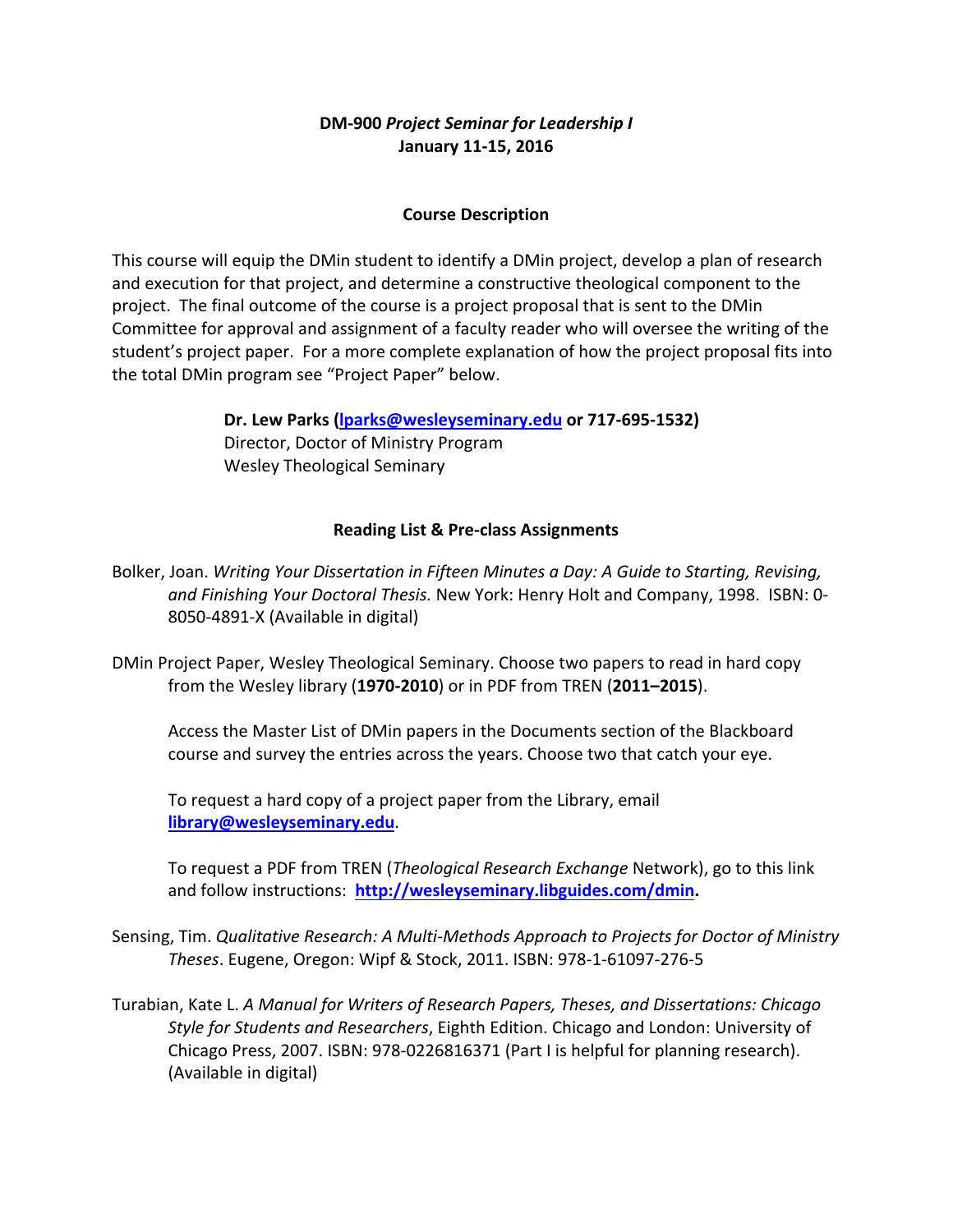#### **Pre‐Class Assignments**

- **1.** Analyze the project papers borrowed from the library or downloaded from TREN. For each paper answer three questions (**100 to 150 words per answer**).
	- (a) What did the author intend to do to address their condition and how well did they succeed?
	- (b) How did the author's theological chapter or sections support the project?
	- (c) If you were running this project and writing this project paper what would you have done differently?

These analyses are due as single‐spaced word documents sent directly to the instructor's email address above. They should be sent no later than **January 7, 2016**. We will refer to these documents in class.

- **2.** Read the Sensing book in its entirety but pay special attention to chapter 4 ("Tools of the Trade"), chapter 5 ("Other Toolboxes"), and chapter 6 ("Taking Note").
- **3.** Check the Blackboard Course site **beginning January 1, 2016** for course documents and messages.
- **4.** Bring a laptop to class. Students with ipads tend to have issues and end up borrowing someone's laptop. This is a paperless class. We will exchange drafts of the proposal by email and you will need to be able to access the Blackboard course to post and receive documents.
- **5.** We will work collaboratively as each person perfects his or proposal section by section. If things go well most persons will have 90% of their proposal completed by the end of the last day of class.

### **Grading**

This is the only DMin course that is pass‐fail. A pass grade indicates that a proposal has been forwarded to the DMin Committee for action and accepted by that Committee with a reader assigned. Due dates and extension policies of the program at large apply.

### **The Project Paper**

As students near the completion of their core courses they will enroll in the *Project Seminar.* This course will equip them to identify a DMin project, develop a plan of research and execution for that project, and determine a constructive theological component for the project.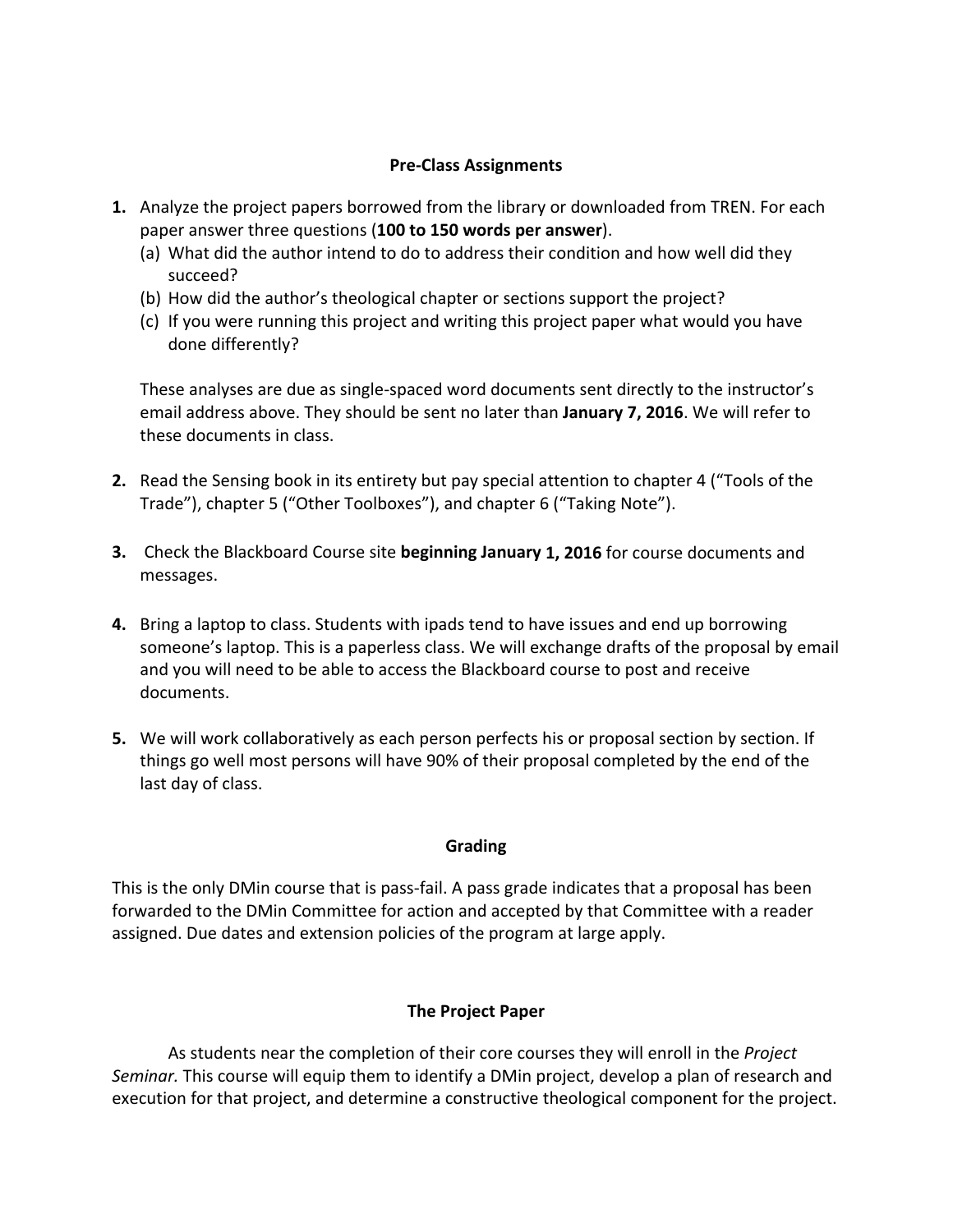The final outcome of the course is a project proposal that is sent to the DMin Committee for approval and the assignment of a faculty reader who will oversee the writing of the student's project paper.

The project paper will have three identifiable sections framed by introductory matters on the one end and appendices and bibliography on the other. The main body of the document must meet or exceed seventy‐five pages of text. The voice of the writer will be that of a participant observer.

First, the student will identify a positive or negative situation worthy of further study and thoughtful intervention. This "condition" might be in a local church, judicatory, missionary, or chaplaincy setting. The student will employ a variety of tools of qualitative research both to document this condition and to measure the results of the intervention to follow. The tools include but are not limited to ethnographic notes, purposive samples, questionnaires, interviews, surveys, and examining artifacts or documentary sources. Students sometimes chose one or another overarching method for employing these tools such as a case study, narrative research, or appreciative inquiry.

Second, the student will commit to a biblical/theological component that grounds the DMin project. The usual expression for this work is a chapter of twenty to thirty pages. The faculty reader will review and offer editorial suggestions on this chapter during the fall before the student's graduation. The biblical/theological component may be an exegesis of a passage of scripture, a study in biblical theological, a chapter in church history, or some doctrine with special attention to matters of ecclesiology. The component may be offered in any number of forms such as a larger horizon of meaning for the project, a field of symbols for interpreting the project, or as a biblical/theological argument which the project either confirms or contradicts by its empirical data.

Third, and the heart of the project paper, is the narrative of the intervention undertaken to bring about change in the condition. Normally this will be the longest section of the DMin project paper, and in fact may require multiple chapters. The student provides snapshots from before, during, and after the project. As participant observer the student acts and reflects, initiates change and measures for that change. And when the narrative is complete, the student will provide summary statements as well as recommendations. Often these are contained in a short but separate final chapter.

The DMin program at Wesley requires all students to complete all work on their projects by December 31<sup>st</sup> prior to graduation. The final edited version of the DMin project paper is due April 1<sup>st</sup> prior to graduation. Once accepted that final version will be submitted to the library in paper, scanned into a PDF document, and posted publically in the Theological Research Exchange Network (TREN) where all Wesley DMin papers have been preserved since 2011.

The DMin program at Wesley also requires students to offer a "public presentation" of their DMin project and project paper. At these events students will tell the story of their